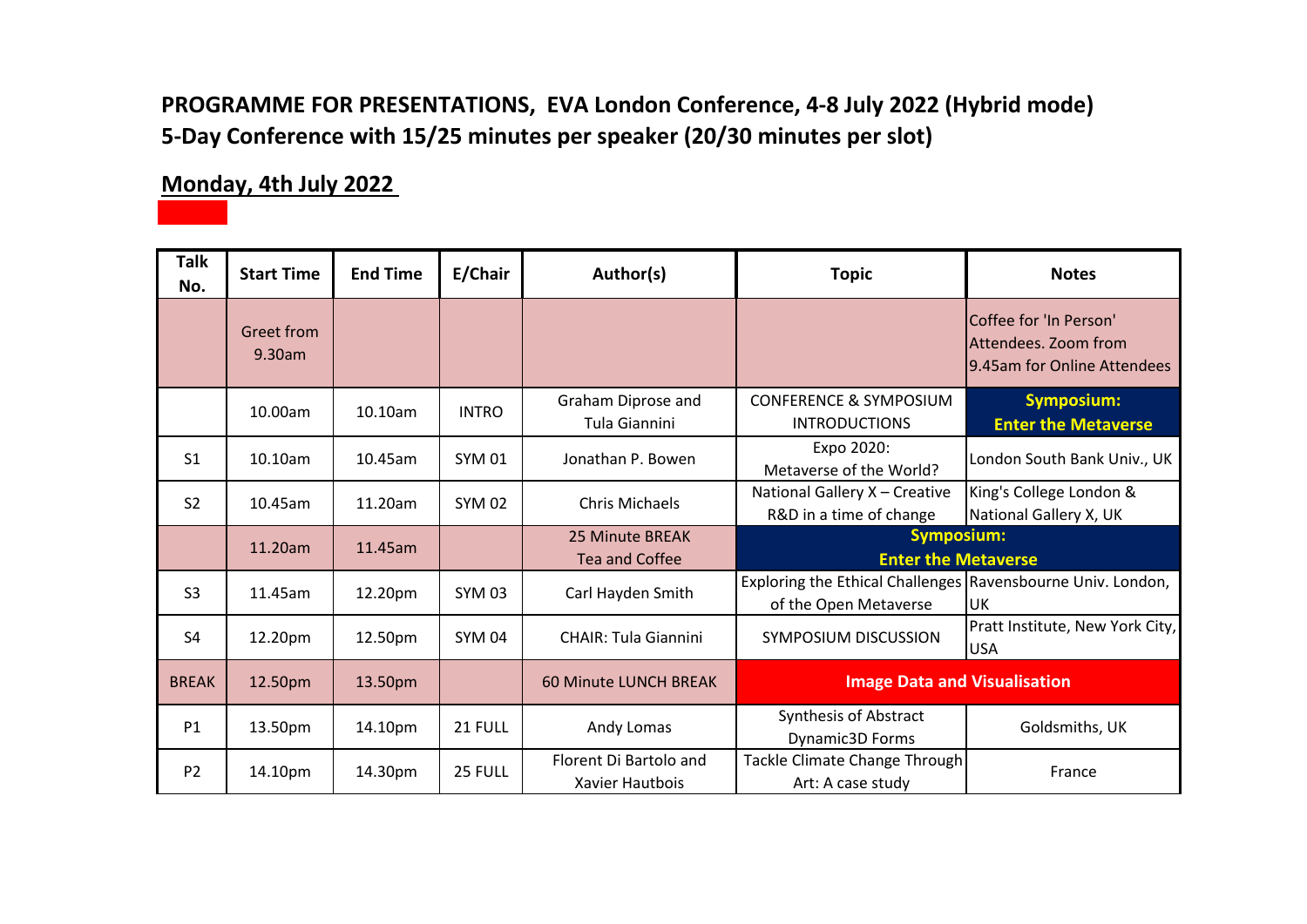| P <sub>3</sub> | 14.30pm | 14.50pm | 42 Short                   | Matthias Göggerle               | Opening black boxes -<br>3D CT digitalisation         | Germany                  |
|----------------|---------|---------|----------------------------|---------------------------------|-------------------------------------------------------|--------------------------|
| <b>P4</b>      | 14.50pm | 15.10pm | 53 FULL                    | Rehan Zia                       | "Seen Description" - Visualising<br>and crafting data | Bournemouth Univ., UK    |
|                |         |         |                            |                                 |                                                       |                          |
| <b>BREAK</b>   | 15.10pm | 15.30pm |                            | 20 Minute BREAK                 | <b>Image Data and Visualisation</b>                   |                          |
|                |         |         |                            |                                 |                                                       |                          |
| <b>P5</b>      | 15.30pm | 15.50pm | 56 FULL                    | Carl Hayden Smith               | <b>Umwelt Hacking:</b><br>Can we sense like a forest? | Ravensbourne, UK         |
| <b>P6</b>      | 15.50pm | 16.10pm | 24 Short                   | <b>Nick Hunt</b>                | <b>CANON: Digital technologies</b><br>for teaching    | Rose Bruford College, UK |
| P7             | 16.10pm | 16.30pm | 50 FULL                    | Maral Khosravi and<br>Rehan Zia | Exeter Cathedral-<br>A colour reconstruction          | Bournemouth Univ., UK    |
| P <sub>8</sub> | 16.30pm | 16.50pm | 47 FULL                    | Marilene Oliver, et al.         | My Data Body                                          | Alberta, Canada          |
| P <sub>9</sub> | 16.50pm | 17.10pm | 01 Short                   | Jon Weinel                      | <b>Explosions in the Mind</b>                         | Greenwich, UK            |
|                |         |         | <b>DAY</b><br><b>CLOSE</b> | <b>CHAIR'S CLOSING WORDS</b>    |                                                       |                          |
|                |         |         |                            | <b>INVITE TO SOCIAL</b>         |                                                       |                          |
| <b>BREAK</b>   | 17.15pm | 18.00pm |                            | <b>45 Minute BREAK</b>          |                                                       |                          |
|                |         |         |                            | Jon Weinel                      |                                                       |                          |
|                | 17.30pm | 17.45pm |                            | <b>BOOK LAUNCH</b>              |                                                       |                          |
|                |         |         |                            |                                 |                                                       |                          |
| <b>EVE</b>     | 18.00pm | 19.30pm |                            | SOCIAL EVENT 1                  | Updates on CAS                                        |                          |
|                |         |         |                            | CAS Evening, Speakers TBA       | <b>EVA Archives from Sean Clark</b>                   |                          |
|                |         |         |                            |                                 |                                                       |                          |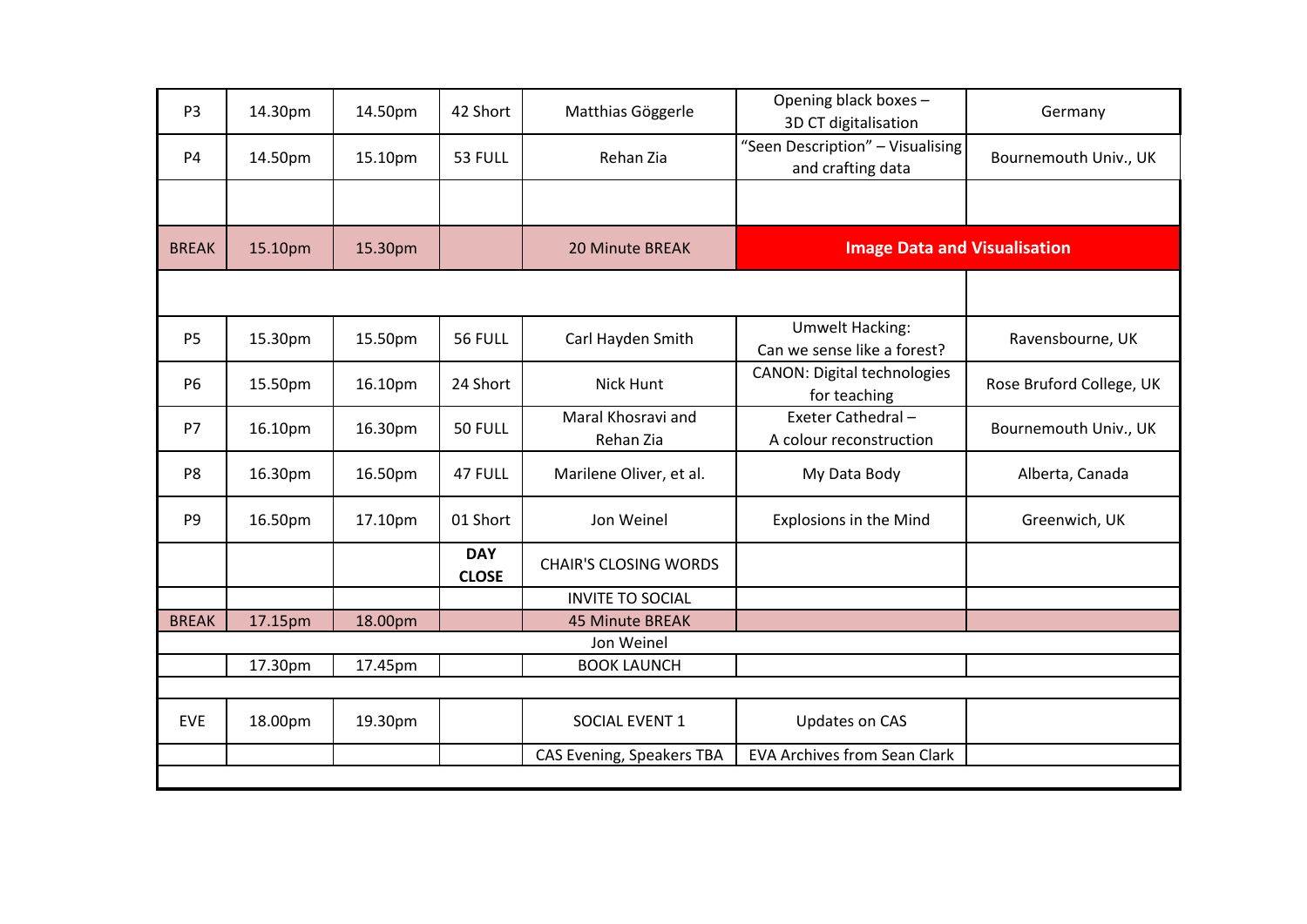## **Tuesday, 5th July 2022**

| <b>Talk No.</b>  | <b>Start Time</b>           | <b>End Time</b> | E/Chair      | Author(s)                                       | <b>Topic</b>                                      | <b>Notes</b>                                                                  |
|------------------|-----------------------------|-----------------|--------------|-------------------------------------------------|---------------------------------------------------|-------------------------------------------------------------------------------|
|                  | <b>Greet from</b><br>9.30am |                 |              |                                                 |                                                   | Coffee for 'In Person'<br>Attendees. Zoom from<br>9.45am for Online Attendees |
|                  | 10.00am                     | 10.10am         | <b>INTRO</b> | Welcome                                         | <b>Imaging and Data Visualisation</b>             |                                                                               |
| P <sub>10</sub>  | 10.10am                     | 10.30am         | 32 FULL      | Leah Barclay, et al.                            | Patterns of the Black<br>Cockatoo - Visualisation | Melbourne, Australia                                                          |
| P11              | 10.30am                     | 10.50am         | 48 FULL      | Elke Reinhuber                                  | National Flowers in Blue -<br>Analog imaging      | <b>Hong Kong</b>                                                              |
| P <sub>12</sub>  | 10.50am                     | 11.10am         | 45 Demo      | Robb Mitchell                                   | Near-Instant Prototyping of<br>Interactions       | Univ. of Southern Denmark                                                     |
| <b>BREAK</b>     | 11.10am                     | 11.30am         |              | <b>20 Minute BREAK</b><br><b>Tea and Coffee</b> |                                                   | <b>Digital Heritage</b>                                                       |
| P <sub>13</sub>  | 11.30am                     | 11.50am         | 23 Short     | Sean Clark and<br>Sean Carroll                  | Rebuilding Ernest Edmonds'<br>Comm. Game          | luк                                                                           |
| P14              | 11.50am                     | 12.10pm         | 60 FULL      | Lindsay MacDonald                               | The Immortal Shakspeare                           | UK                                                                            |
| KEY <sub>1</sub> | 12.10pm                     | 12.50pm         | Keynote      | <b>Natasha Trotman</b>                          | <b>TBA</b>                                        | The Helen Hamlyn Centre for<br>Design, UK                                     |
| <b>BREAK</b>     | 12.50pm                     | 13.50pm         |              | <b>60 Minute LUNCH BREAK</b>                    |                                                   | <b>Artistic Communities and Education</b>                                     |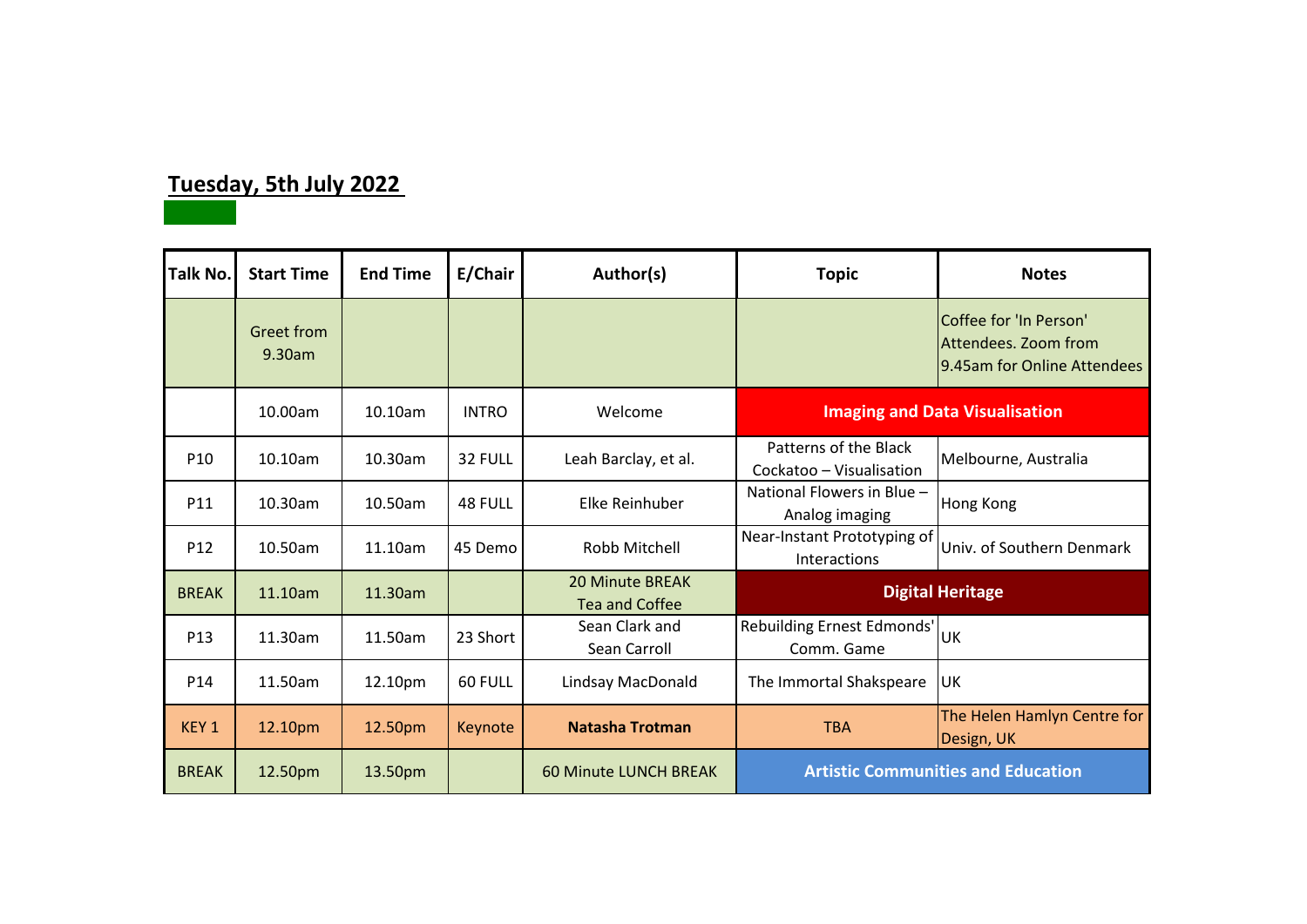| P15          | 13.50pm | 14.10pm | 61 Short                   | Raffaella Folgieri, et al.                   | NFTs in the Music Industry                               | Milan, Italy                              |
|--------------|---------|---------|----------------------------|----------------------------------------------|----------------------------------------------------------|-------------------------------------------|
| P16          | 14.10pm | 14.30pm | 15 FULL                    | Elisavet Christou                            | Mediation in the Post-<br><b>Internet Condition</b>      | Lancaster Univ., UK                       |
| P17          | 14.30pm | 14.50pm | 22 Short                   | Alexandra Orlova and<br>Elvira Zhagun-Linnik | Post-Internet Art in Russia                              | Russia                                    |
| P18          | 14.50pm | 15.10pm | 34 FULL                    | Dominik Lengyel                              | How to Communicate<br><b>Complex Spatial Itineraries</b> | Germany                                   |
| <b>BREAK</b> | 15.10pm | 15.30pm |                            | <b>20 Minute BREAK</b>                       |                                                          | <b>Artistic Communities and Education</b> |
| P19          | 15.30pm | 15.50pm | 58 Short                   | Oliver Gingrich and<br>Paula Callus          | Queering the Political Body Bournemouth Univ, UK         |                                           |
| P20          | 15.50pm | 16.10pm | 14 FULL                    | Cristina Portugal,<br>Mônica Moura, et al.   | Inclusive Design for<br><b>Digital Humanities</b>        | <b>Brazil</b>                             |
| P21          | 16.10pm | 16.30pm | 6 Short                    | Joel Ong                                     | Hy-Breed: Growing a<br>Responsive Agent                  | Toronto, Canada                           |
| P22          | 16.30pm | 17.00pm | 33 PANEL                   | Joanna Zylinska,<br>Mercedes Bunz, et al.    | <b>Creative AI Futures:</b><br>Theory and practice       | London, UK                                |
|              | 17.00pm | 17.05pm | <b>DAY</b><br><b>CLOSE</b> | <b>CHAIR'S CLOSING WORDS</b>                 |                                                          |                                           |
|              |         |         |                            | <b>INVITE TO SOCIAL</b>                      |                                                          |                                           |
|              |         |         |                            |                                              |                                                          |                                           |
| <b>BREAK</b> | 17.05pm | 17.30pm |                            | 25 Minute BREAK                              |                                                          |                                           |
|              |         |         |                            |                                              |                                                          |                                           |
|              |         |         |                            |                                              |                                                          |                                           |
| <b>EVE</b>   | 17.30pm | 19.30pm |                            | SOCIAL EVENT 2                               |                                                          |                                           |
|              |         |         |                            | <b>CHAIR: Terry Trickett</b>                 |                                                          |                                           |
|              |         |         |                            | <b>EVA International EVENING</b>             |                                                          |                                           |
|              |         |         |                            |                                              |                                                          |                                           |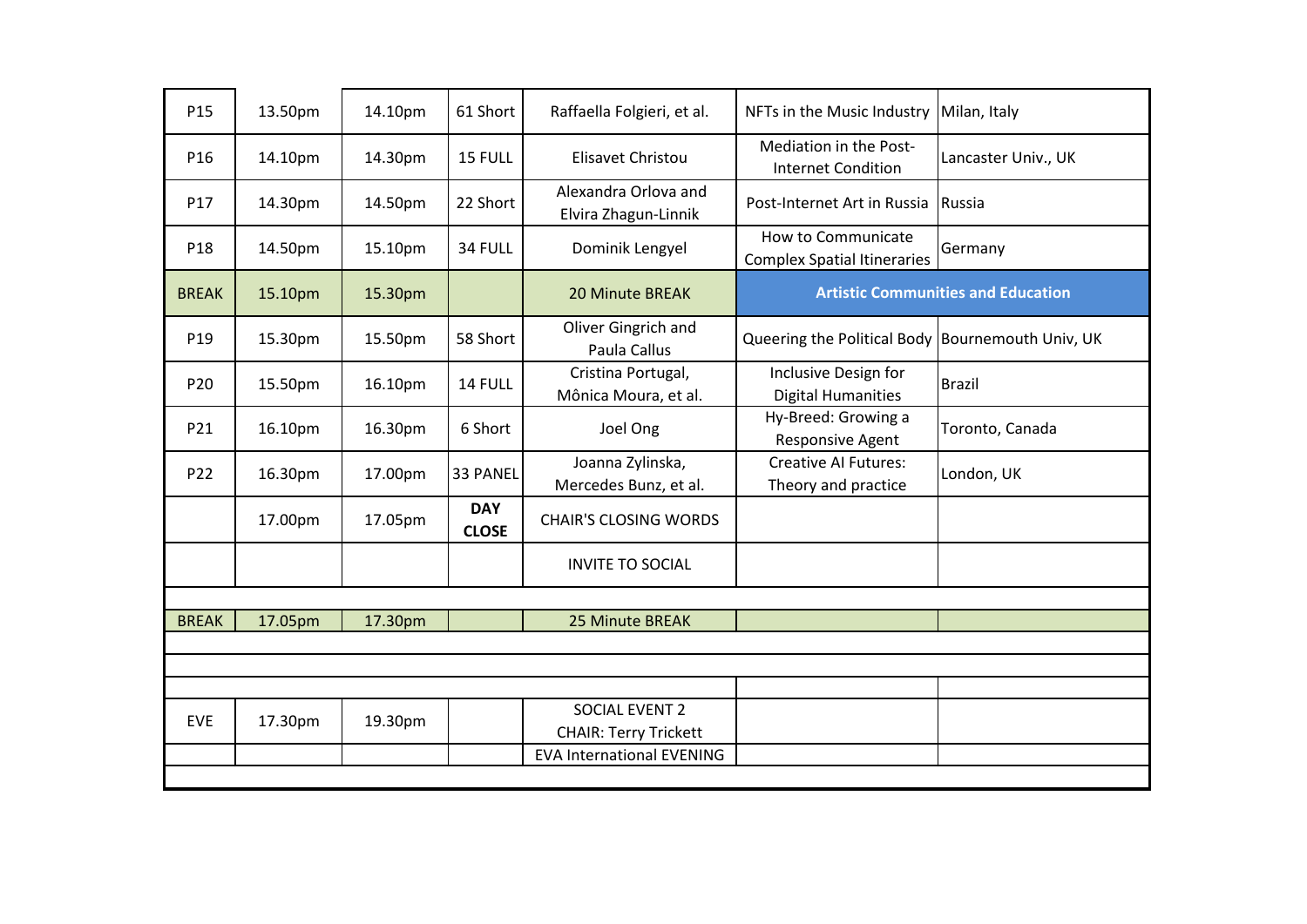## **Wednesday, 6th July 2022**

| <b>Talk No.</b>  | <b>Start Time</b>           | <b>End Time</b> | E/Chair         | Author(s)                                       | <b>Topic</b>                                                | <b>Notes</b>                                                                         |
|------------------|-----------------------------|-----------------|-----------------|-------------------------------------------------|-------------------------------------------------------------|--------------------------------------------------------------------------------------|
|                  | <b>Greet from</b><br>9.30am |                 |                 |                                                 |                                                             | Coffee for 'In Person'<br><b>Attendees. Zoom from</b><br>9.45am for Online Attendees |
|                  | 10.00am                     | 10.10am         | <b>INTRO</b>    | Welcome                                         | <b>China Connections</b>                                    |                                                                                      |
| P <sub>23</sub>  | 10.10am                     | 10.30am         | 13 FULL         | Yuan Wei, Yi Ji, and<br>Sean Clark              | <b>Creative Transformation of</b><br><b>Chinese Culture</b> | <b>China and UK</b>                                                                  |
| P <sub>24</sub>  | 10.30am                     | 11.00am         | <b>16 PANEL</b> | Yi Ji and<br>Sean Clark                         | Digital Art in China:<br>Past, present and future           | China and UK                                                                         |
| (P25)            |                             |                 |                 |                                                 |                                                             |                                                                                      |
| <b>BREAK</b>     | 11.00am                     | 11.30am         |                 | <b>30 Minute BREAK</b><br><b>Tea and Coffee</b> | <b>China Connections</b>                                    |                                                                                      |
| P <sub>26</sub>  | 11.30am                     | 11.50am         | 02 FULL         | Jing Li and<br>Jonathan Bowen                   | Female Self-presentation<br>through Online Dating           | China and UK                                                                         |
| P27              | 11.50am                     | 12.10pm         | 03 FULL         | Jonathan Bowen and<br>Huan Fan                  | The Chengdu Biennale and<br>Wikipedia                       | UK and China                                                                         |
| KEY <sub>2</sub> | 12.10pm                     | 12.50pm         | Keynote         | <b>Charlie Gere</b>                             | <b>TBA</b>                                                  | Lancaster Univ., UK                                                                  |
| <b>BREAK</b>     | 12.50pm                     | 13.50pm         |                 | <b>60 Minute LUNCH BREAK</b>                    | <b>Digital Culture and Museums</b>                          |                                                                                      |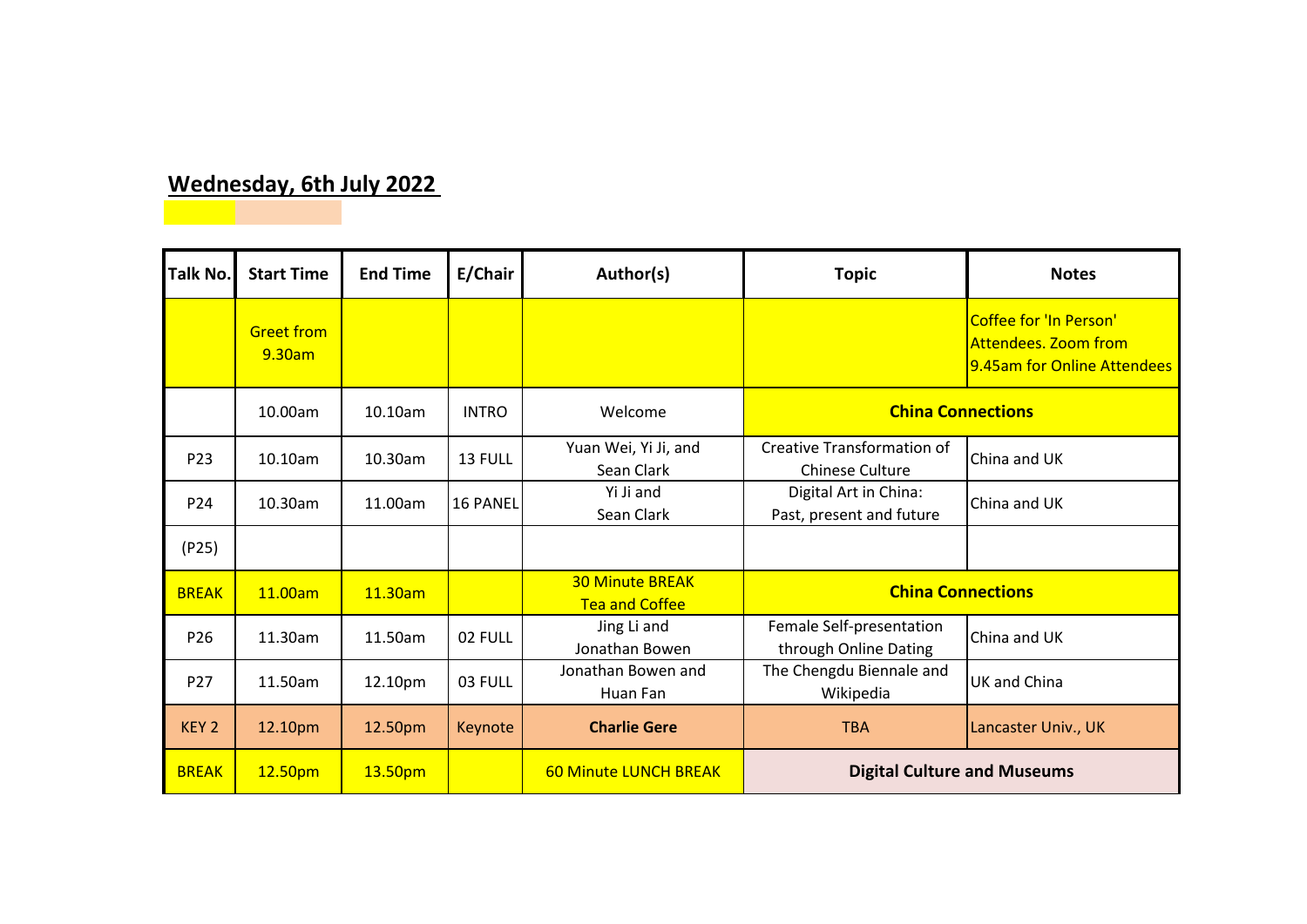| P28          | 13.50pm | 14.10pm  | 49 FULL                    | Tula Giannini and<br>Jonathan Bowen                 | More than Human: Merging<br>real and virual states of being | New York, USA;<br>London, UK                   |
|--------------|---------|----------|----------------------------|-----------------------------------------------------|-------------------------------------------------------------|------------------------------------------------|
| P29          | 14.10pm | 14.30pm  | 40 FULL                    | James Simpson and<br><b>Rory Foster</b>             | Liveness for<br><b>Contemporary Audiences</b>               | London, UK                                     |
| P30          | 14.30pm | 14.50pm  | 07 Short                   | Jonah Brucker-Cohen                                 | "Human Error":<br>A collection of work                      | New York City Univ., USA                       |
| P31          | 14.50pm | 15.20pm  | <b>54 FULL/</b><br>Demo    | Oliver Gingrich and<br>Shama Rahman                 | Neuro Art - liminal reflection                              | Bournemouth Univ., UK                          |
| <b>BREAK</b> | 15.20pm | 15.50pm  |                            | <b>30 Minute BREAK</b>                              | <b>Digital Culture and Museums</b>                          |                                                |
| P32          | 15.50pm | 16.10pm  | 18 Short                   | Andrew Knight-Hill, et al.                          | Spatial Audio &<br><b>Museum Collections</b>                | London, UK                                     |
| P33          | 16.10pm | 16.30pm  | 41 FULL                    | Racelar Ho and<br>Xiaolong Zheng                    | The Post-bit Human Universe                                 | Vancouver, Canada                              |
| P34          | 16.30pm | 16.50pm  | 20 FULL                    | Lark Spartin and<br>John Des                        | <b>Digital Relationality</b>                                | British Columbia, Canada                       |
| P35          | 16.50pm | 17.00pm  | 19 FULL                    | Jonathan Bowen, Giuliano<br>Gaia, Ann Borda, et al. | Vignettes of Museum<br><b>Interactives and Games</b>        | Milan, Italy; London, UK;<br>Vancouver, Canada |
| P36          | 17.00pm | 17.20pm  | 59 Short                   | <b>Richard Whitby</b>                               | Pixels to Drones                                            | London, UK                                     |
|              | 17.20pm | 17.25pm  | <b>DAY</b><br><b>CLOSE</b> | <b>CHAIR'S CLOSING WORDS</b>                        |                                                             |                                                |
|              |         |          |                            |                                                     |                                                             |                                                |
| <b>BREAK</b> | 17.25pm | 18.00 pm |                            | <b>35 MINUTE BREAK</b>                              |                                                             |                                                |
|              |         |          |                            |                                                     |                                                             |                                                |
|              |         |          |                            |                                                     |                                                             |                                                |
| <b>EVE</b>   | 18.00pm | 19.30pm  |                            | SOCIAL EVENT 3                                      |                                                             |                                                |
|              |         |          |                            | <b>BCS Reception</b>                                |                                                             |                                                |
|              |         |          |                            |                                                     |                                                             |                                                |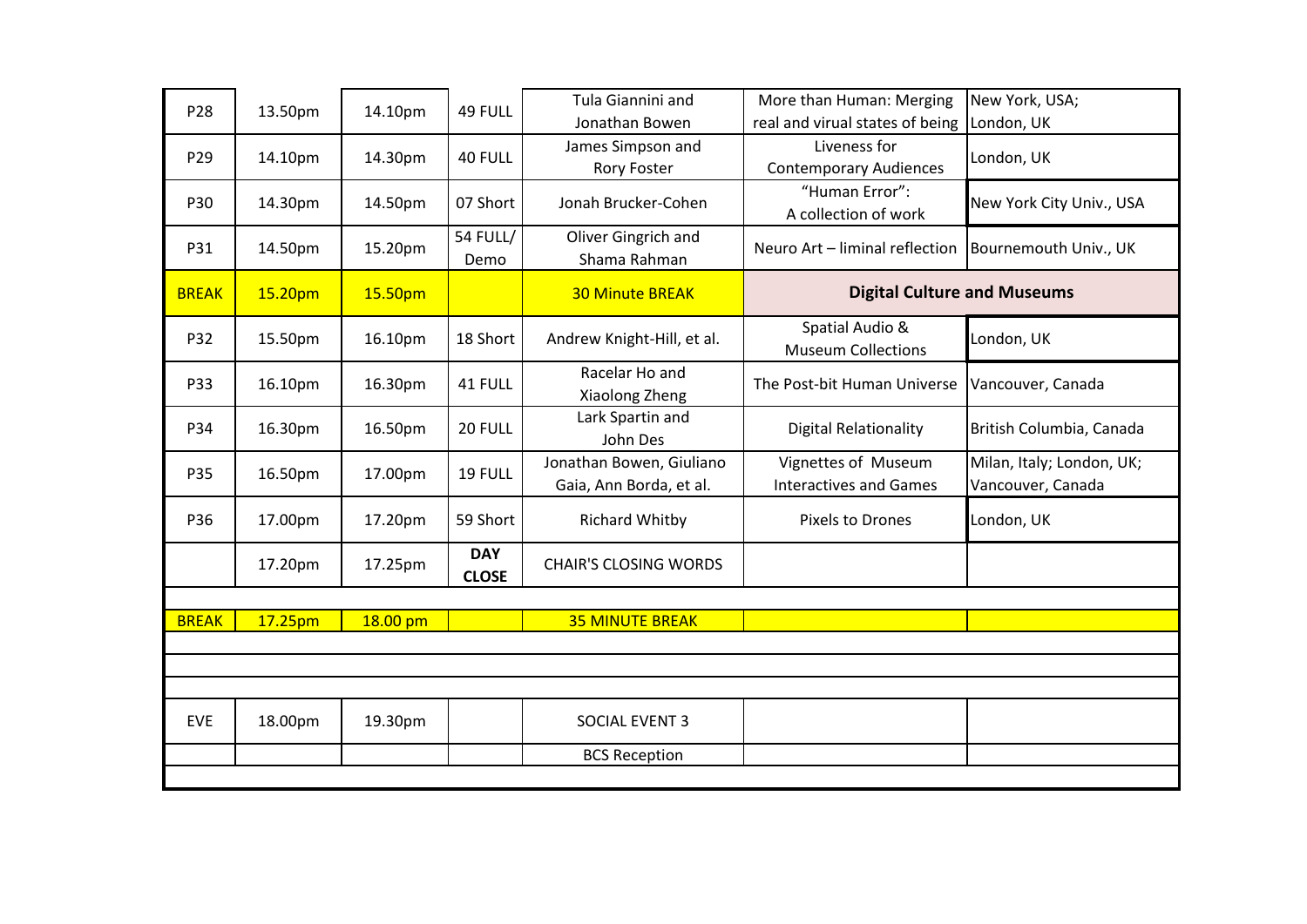# **Thursday, 7th July 2022**

| Talk No.         | <b>Start Time</b>    | <b>End Time</b> | E/Chair      | Author(s)                                       | <b>Topic</b>                                                             | <b>Notes</b>                                                                            |
|------------------|----------------------|-----------------|--------------|-------------------------------------------------|--------------------------------------------------------------------------|-----------------------------------------------------------------------------------------|
|                  | Greet from<br>9.30am |                 |              |                                                 |                                                                          | Coffee for 'In Person'<br>Attendees. Zoom from<br>9.45am for Online<br><b>Attendees</b> |
|                  | 10.00am              | 10.10am         | <b>INTRO</b> | Welcome                                         | <b>Virtual Reality</b>                                                   |                                                                                         |
| P37              | 10.10am              | 10.30am         | 31 Short     | Heewon Chung                                    | In Memoriam Gwangju: Mapping Univ. of Seoul, South Korea<br>Memoryscapes |                                                                                         |
| P38              | 10.30am              | 10.50am         | 27 FULL      | Maureen Kendal,<br>Fion Gunn, et al.            | A-Maze Artists:<br>Update on the development                             | UK                                                                                      |
| P39              | 10.50am              | 11.20am         |              |                                                 |                                                                          |                                                                                         |
| <b>BREAK</b>     | 11.20am              | 11.50am         |              | <b>30 Minute BREAK</b><br><b>Tea and Coffee</b> | <b>Virtual Reality</b>                                                   |                                                                                         |
| P40              | 11.50am              | 12.20pm         | 11 FULL      | Anna Shvets and<br>Samer Darkazanli             | Adaptive VR Test in<br><b>Music Harmony</b>                              | France                                                                                  |
|                  |                      |                 |              |                                                 |                                                                          |                                                                                         |
| KEY <sub>3</sub> | 12.20pm              | 13.00pm         | Keynote      | <b>Brigitta Hosea</b>                           | <b>TBA</b>                                                               | Univ. for the Creative Arts,<br><b>UK</b>                                               |
| <b>BREAK</b>     | 13.00pm              | 13.50pm         |              | 50 Minute LUNCH BREAK                           | <b>Virtual Reality</b>                                                   |                                                                                         |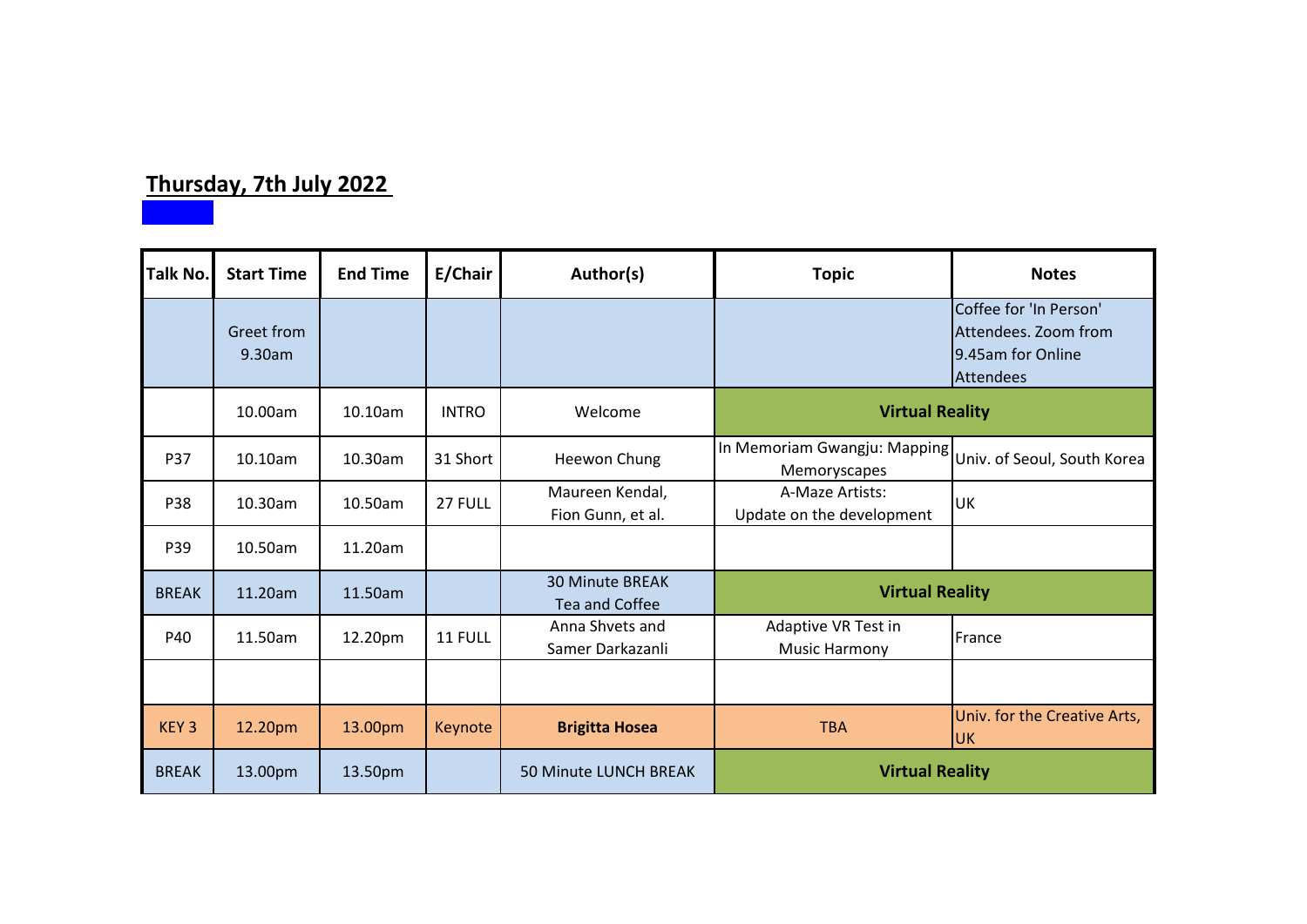| P41          | 13.50pm | 14.20pm  | 43 Short/<br>Demo          | Leslie Deere                                | Live Audio Visuals in VR -<br>Exploring group altered states    | Glasgow, UK             |  |  |  |
|--------------|---------|----------|----------------------------|---------------------------------------------|-----------------------------------------------------------------|-------------------------|--|--|--|
| P42          | 14.20pm | 14.40pm  | 44 FULL                    | Joanne Mills                                | The Gamification of<br>Arts and Culture                         | Wolverhampton Univ., UK |  |  |  |
| P43          | 14.40pm | 15.00pm  | 52 Short                   | Meredith Drum                               | <b>Monument Public Address</b><br>System AR                     | Virginia Tech., USA     |  |  |  |
| <b>BREAK</b> | 15.00pm | 15.30pm  |                            | <b>30 Minute BREAK</b>                      | <b>Virtual Reality</b>                                          |                         |  |  |  |
| P44          | 15.30pm | 15.50pm  | 10 FULL                    | Gabriela Maria Pyjas,<br>Jon Weinel, et al. | Storytelling and VR: Inducing<br>emotions through AI characters | Greenwich, UK           |  |  |  |
| P45          | 15.50pm | 16.20pm  | 26 Short/<br>Demo          | Maf'J Alvarez                               | Eva Quantica VR                                                 | UK                      |  |  |  |
| P46          | 16.20pm | 16.40pm  | 30 Demo                    | David Bouchard,<br>Cintia Cristia, et al.   | Augmented Symphony                                              | Ryerson Univ., Canada   |  |  |  |
| P47          | 16.40pm | 17.10pm  | 37 FULL                    | <b>Terry Trickett</b>                       | Through the Looking Glass                                       | London, UK              |  |  |  |
|              | 17.10pm | 17.15pm  | <b>DAY</b><br><b>CLOSE</b> | <b>CHAIR'S CLOSING WORDS</b>                |                                                                 |                         |  |  |  |
|              |         |          |                            | <b>INVITE TO SOCIAL</b>                     |                                                                 |                         |  |  |  |
|              |         |          |                            |                                             |                                                                 |                         |  |  |  |
| <b>BREAK</b> | 17.15pm | 18.00 pm |                            | 45 Minute BREAK                             |                                                                 |                         |  |  |  |
|              |         |          |                            |                                             |                                                                 |                         |  |  |  |
|              |         |          |                            |                                             |                                                                 |                         |  |  |  |
|              |         |          |                            |                                             |                                                                 |                         |  |  |  |
| <b>EVE</b>   | 18.00pm | 19.30pm  |                            | SOCIAL EVENT 3                              |                                                                 |                         |  |  |  |
|              |         |          |                            | <b>FLUX Social</b>                          |                                                                 |                         |  |  |  |
|              |         |          |                            | <b>Exhibition and Speakers</b>              |                                                                 |                         |  |  |  |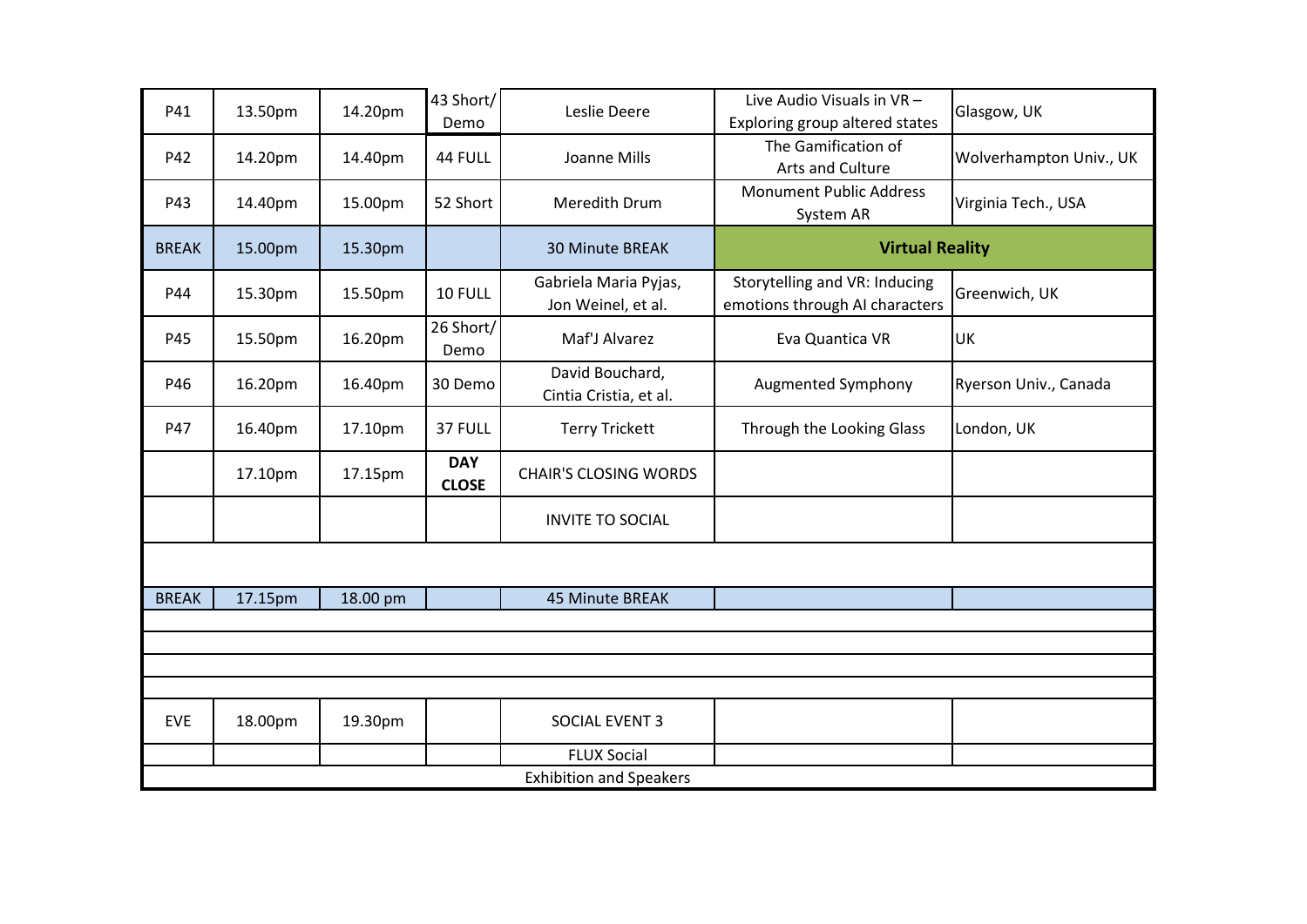## **Friday, 8th July 2022**

| Talk No.         | <b>Start Time</b>    | <b>End Time</b> | E/Chair      | Author(s)                                           | <b>Topic</b>                                                       | <b>Notes</b>                                                                     |
|------------------|----------------------|-----------------|--------------|-----------------------------------------------------|--------------------------------------------------------------------|----------------------------------------------------------------------------------|
|                  | Greet from<br>9.30am |                 |              |                                                     |                                                                    | Coffee for 'In Person'<br>Attendees. Zoom from<br>9.45am for Online<br>Attendees |
|                  | 10.00am              | 10.10am         | <b>INTRO</b> | Welcome                                             | The Rest at the End of the Metaverse                               |                                                                                  |
| P48              | 10.10am              | 10.30am         | 08 Short     | Kyoko Hidaka                                        | "Sense of Place": Interactive<br>installation for tourism          | Tokyo, Japan                                                                     |
| P49              | 10.30am              | $10.50$ am      | 17 FULL      | Danielle Barrios-O'Neill and<br>Joskaudė Pakalkaitė | <b>Exploring Next Generation</b><br><b>Touch-Rich Interactions</b> | UK                                                                               |
| <b>P50</b>       | 10.50am              | 11.10am         | 12 PANEL     | Elena Marie Vella,<br>Daniel A. Williams, et al.    | Did that Stone Move?                                               | Melbourne, Australia                                                             |
| <b>BREAK</b>     | 11.10am              | 11.30am         |              | 20 Minute BREAK<br>Tea and Coffee                   | The Rest at the End of the Metaverse                               |                                                                                  |
| P51              | 11.30am              | 11.50am         | 46 FULL      | Sonia Milewska                                      | Show must go on? Problems of<br>bio art preservation               | Poland                                                                           |
| <b>P52</b>       | 11.50am              | 12.10pm         | 29 FULL      | Avital Meshi and<br>Treyden Chiaravalloti           | <b>Structures of Emotion -</b><br>An online demonstration          | <b>USA</b>                                                                       |
| KEY <sub>4</sub> | 12.10pm              | 12.50pm         | Keynote      | <b>Anastasiia Gliebova</b>                          |                                                                    | V-Art, Ukraine                                                                   |
| <b>BREAK</b>     | 12.50pm              | 13.50pm         |              | 60 Minute LUNCH BREAK                               | The Rest at the End of the Metaverse                               |                                                                                  |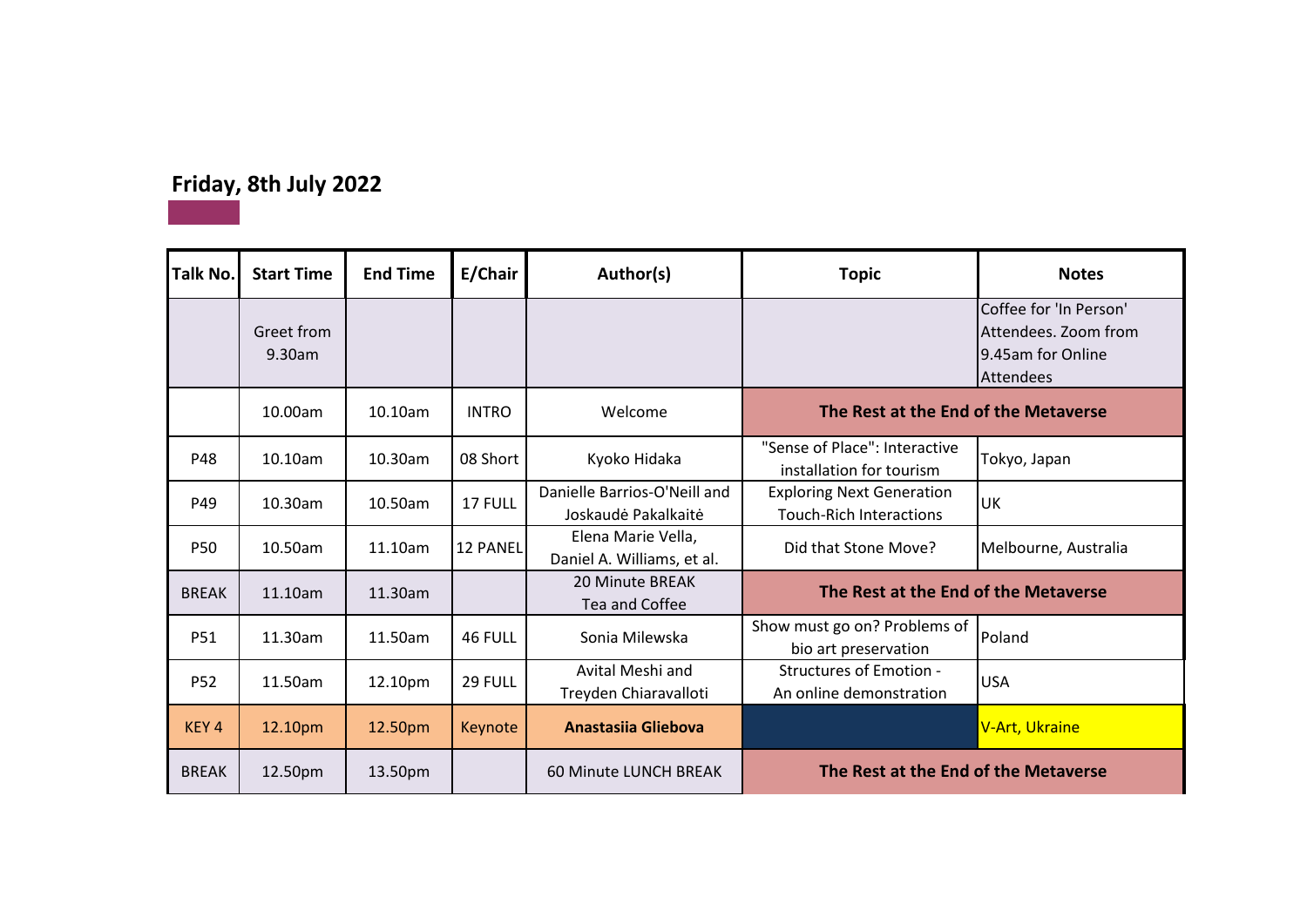| P53             | 13.50pm | 14.10pm  | 55 FULL                    | Carl Hayden Smith and<br>Melissa Warner                 | <b>Cyberdelics: Context Engineering</b><br>Psychedelics  | Ravensbourne, UK    |
|-----------------|---------|----------|----------------------------|---------------------------------------------------------|----------------------------------------------------------|---------------------|
| P54             | 14.10pm | 14.30pm  | 9 Demo                     | Anne Tsjornaja and<br>Jonathan Weinel                   | Art(NET)work: Visualising<br>interconnected artwork data | Greenwich, UK       |
| P55             | 14.30pm | 14.50pm  | Presentat<br>ion only      | Mechthild Schmidt Feist                                 | <b>Engaged Media</b><br>'Lalbagh TreeStory'              | New York Univ., USA |
| W1              | 14.50pm | 15.10pm  |                            | Workshops overview                                      |                                                          | Workshops           |
| <b>BREAK</b>    | 15.10pm | 15.30pm  |                            | 20 Minute BREAK                                         | <b>Research Workshop</b>                                 |                     |
| RW1             | 15.30pm | 15.50pm  |                            | Joskaudė Pakalkaitė (Yoshi)                             | Connecting colour-coding and<br>hand-drawn interfaces    |                     |
| RW <sub>2</sub> | 15.50pm | 16.10pm  |                            | Tahmeena Javaid Adeel,<br>Rehan Zia and Oleg Fryazinov  | Design and development for<br>serious games              |                     |
| RW3             | 16.10pm | 16.30pm  |                            | Daniella Chukwuezi                                      | 'Majority World'                                         |                     |
| RW4             | 16.30pm | 16.50pm  |                            | David Penny                                             | A Fallen Line of Marble Drums                            |                     |
| RW5             | 16.50pm | 17.10pm  |                            | <b>Brief discussion</b><br><b>CHAIR: Graham Diprose</b> |                                                          |                     |
|                 | 17.10pm | 17.30pm  | <b>DAY</b><br><b>CLOSE</b> | <b>CONFERENCE SUMMING UP</b>                            |                                                          |                     |
|                 |         |          |                            | Nick Lambert                                            |                                                          |                     |
| <b>FINAL</b>    | 17.30pm | 19.00 pm |                            | NETWORKING / DRINKS                                     |                                                          |                     |
|                 |         |          |                            |                                                         |                                                          |                     |
|                 |         |          |                            |                                                         |                                                          |                     |
|                 |         |          |                            |                                                         |                                                          |                     |
|                 |         |          |                            |                                                         |                                                          |                     |
|                 |         |          |                            |                                                         |                                                          |                     |
|                 |         |          |                            |                                                         |                                                          |                     |